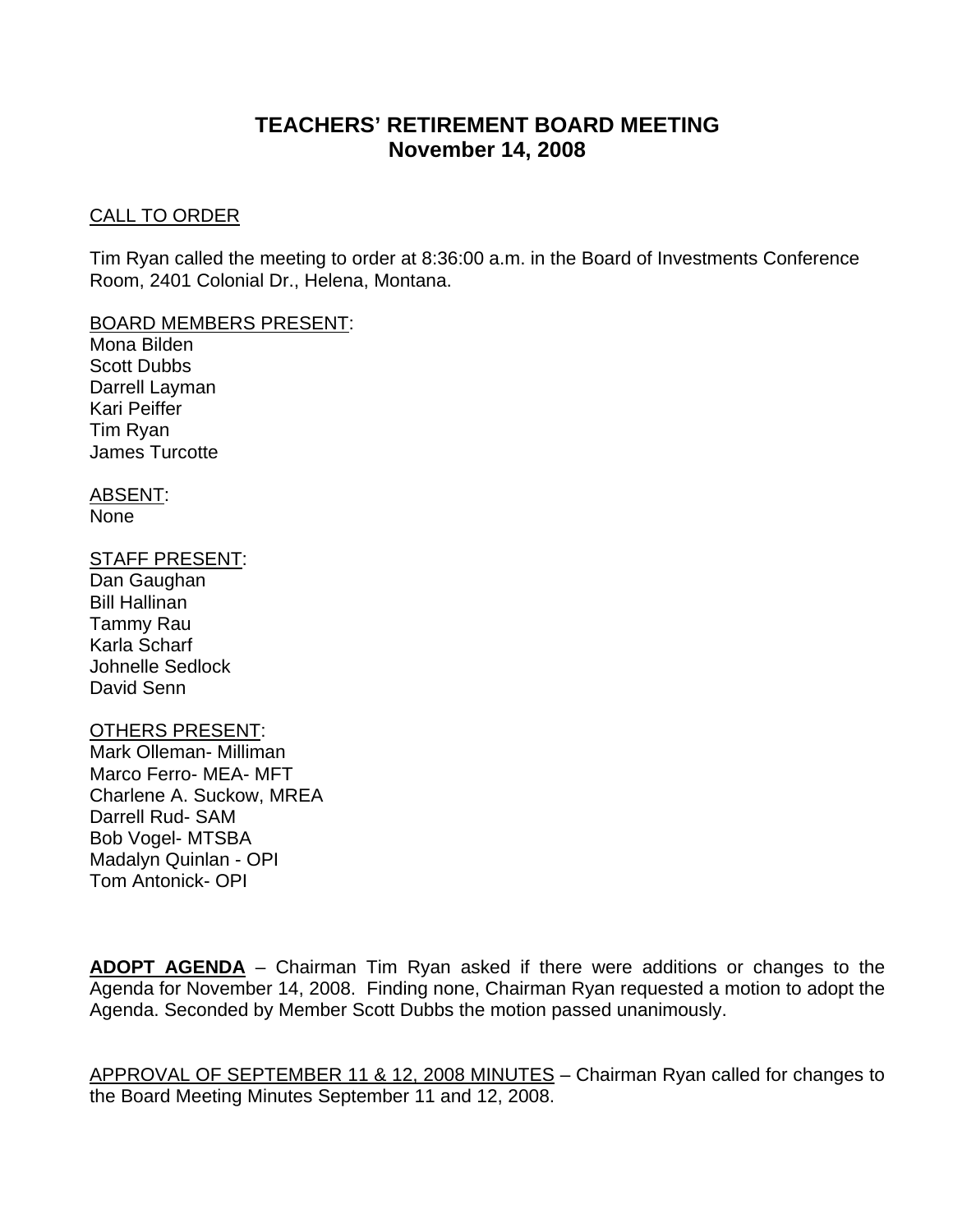Mr. David Senn stated that it was not clear that the motion regarding the hiring of a full-time Attorney included the recommendation to increase the Budget to cover the additional salary start up cost of \$65,000.00. Member Darrell Layman stated that it was his intent to include the recommended funding amount in the motion.

**MOTION/VOTE:** Member Layman moved that the September 12 minutes be amended to include the budget recommendation for hiring an Attorney. Seconded by Member Dubbs the motion passed unanimously.

Member Layman moved to adopt the September 12 minutes as amended. Seconded by Member Dubbs the motion passed unanimously.

PUBLIC COMMENT – Chairman Ryan called for public comment on Board related items. No public comments were made.

ACTUARIAL VALUATION - Mr. Mark Olleman, Consulting Actuary, presented the results of the July 1, 2008 Actuarial Valuation. Mr. Olleman explained that the Actuarial Accrued Liability increased from the previous year, while investment losses of \$401 million reduced the value of the actuarial assets, causing the Unfunded Actuarial Accrued Liability (UAAL) to increase. In addition, the Normal Cost was up from last year as a result of the change in the termination assumption. The termination assumption was changed to assume that fewer members will withdraw from the plan, and ultimately retire at a later date. Because it is more expensive when a member retires then when they terminate and withdraw their account, the amortization of the Normal Cost increased. The reduction in the actuarial value of assets combined with the increase in the Normal Cost, resulted in an increase in the amortization period from 28.6 years to 31.3 years.

The report showed that TRS needs to increase the employer contribution rate 0.17%, in order to amortize the UAAL over 30 years as of June 30, 2008. The longer TRS waits to increase the contribution rate the higher the cost will be to amortize the UAAL.

**MOTION/VOTE:** Member James Turcotte moved to accept the 2008 Actuarial Valuation. Seconded by Member Kari Peiffer, motion passed unanimously

## BOARD OF INVESTMENTS

Mr. Cliff Sheets, CIO, Board of Investments (BOI), presented the official report for the fiscal year 2008. Mr. Sheets explained that the allocation to equities has declined due to the public market. In the future the BOI plans to move some money from the retirement bond pools to outside core plus managers to give the pension plans a little more diversification with the goal of higher return potential. The BOI hired 4 external fixed income mangers, 2 are core plus managers using traditional US bonds, international bonds, and non-index bonds (high yield bonds) with an objective to get more diversification within the traditional fixed income pool which has been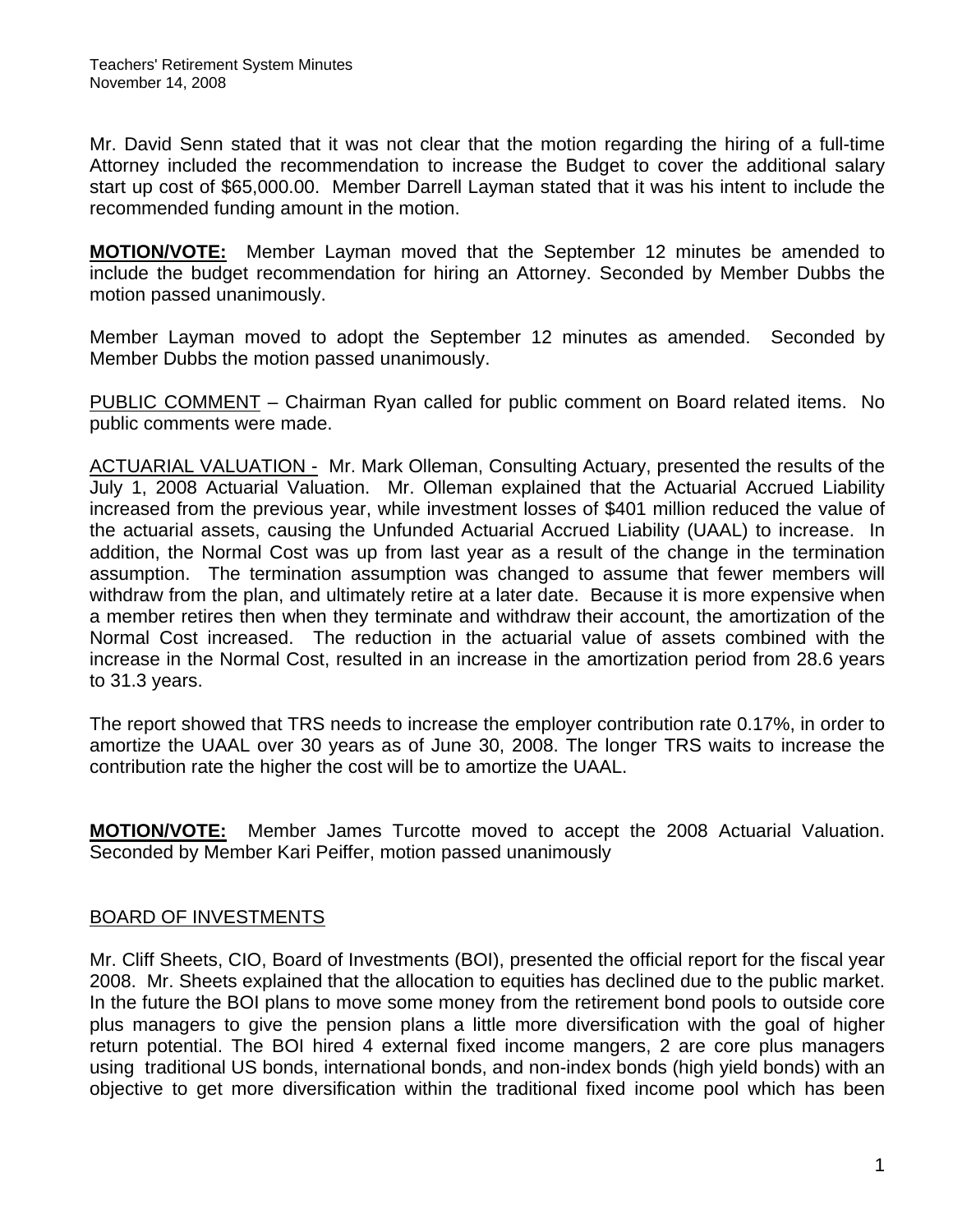managed internally which did not have an allocation to the low investment grades. Overall summary, the market is bleak and we are in a recession.

## EXECUTIVE DIRECTOR'S REPORT –

Mr. Senn briefly reviewed the Board's housekeeping proposal LC 262, and the funding proposal, LC 263. Mr. Senn advised the Board that the Heroes Earnings Assistance & Relief Act (HEART), requires qualified pension plans to pay survivor benefits that would normally be payable to the designated beneficiary if the death occurred while a TRS member is performing qualified military service (as defined in chapter 43 of title 38, United State Code), to the extent required by § 401(a)(37) of the Internal Revenue Code. Designated beneficiaries would be entitled to any benefits that the system would provide if the member had resumed employment and then died, that are contingent on the member's death while employed. Mr. Senn recommended this mandatory provision of the HEART Act be added to LC 262.

Mr. Senn reviewed the optional provision of the HEART Act regarding disabilities occurring while a member is performing qualified military service. Mr. Senn explained that this provision has the potential to slightly increase the System's liabilities, and asked if the Board wanted to include it at this time.

**MOTION/VOTE:** Member Dubbs moved to include the disability provision in the housekeeping proposal. It was seconded by member Mona Bilden. Tim Ryan asked for Public comment there was none, the motion failed unanimously.

**MOTION/VOTE:** Member James Turcotte moved to include the mandatory requirement of the Heart Act regarding deaths occurring while a member was performing qualified military service. Motion seconded by Member Layman.

Member Kari Peiffer questioned if this amendment would apply retroactive to January 1, 2007. Mr. Senn responded yes, the Act requires that the amendment be made retroactive to January 1, 2007, but that we were not aware of any deaths that had occurred since 2007 while a member was performing qualified military service. Chairman Ryan asked if there was any public comment on the motion, seeing none, motion passed unanimously.

Mr. Senn reviewed three sections LC 263, the TRS funding proposal. (1) Change the calculation of benefits when a retiree comes out of retirement and returns to active service and then subsequently retires again. (2) Clarify that the retirement effective date for members who terminate within 30 days of the end of the school year would be the first of the month following the last PR or PIR day. (3) Require employer contributions of 9.85% on all wages paid to retirees who return to part-time employment pursuant to §19-20-731, MCA.

Chairman Ryan asked if there were any questions from the public or Board Member on the TRS legislative proposal.

Mr. Senn reviewed several other legislative bill drafts that had been requested by Legislators, including two proposals submitted at the request of MEA-MFT. The MEA-MFT proposals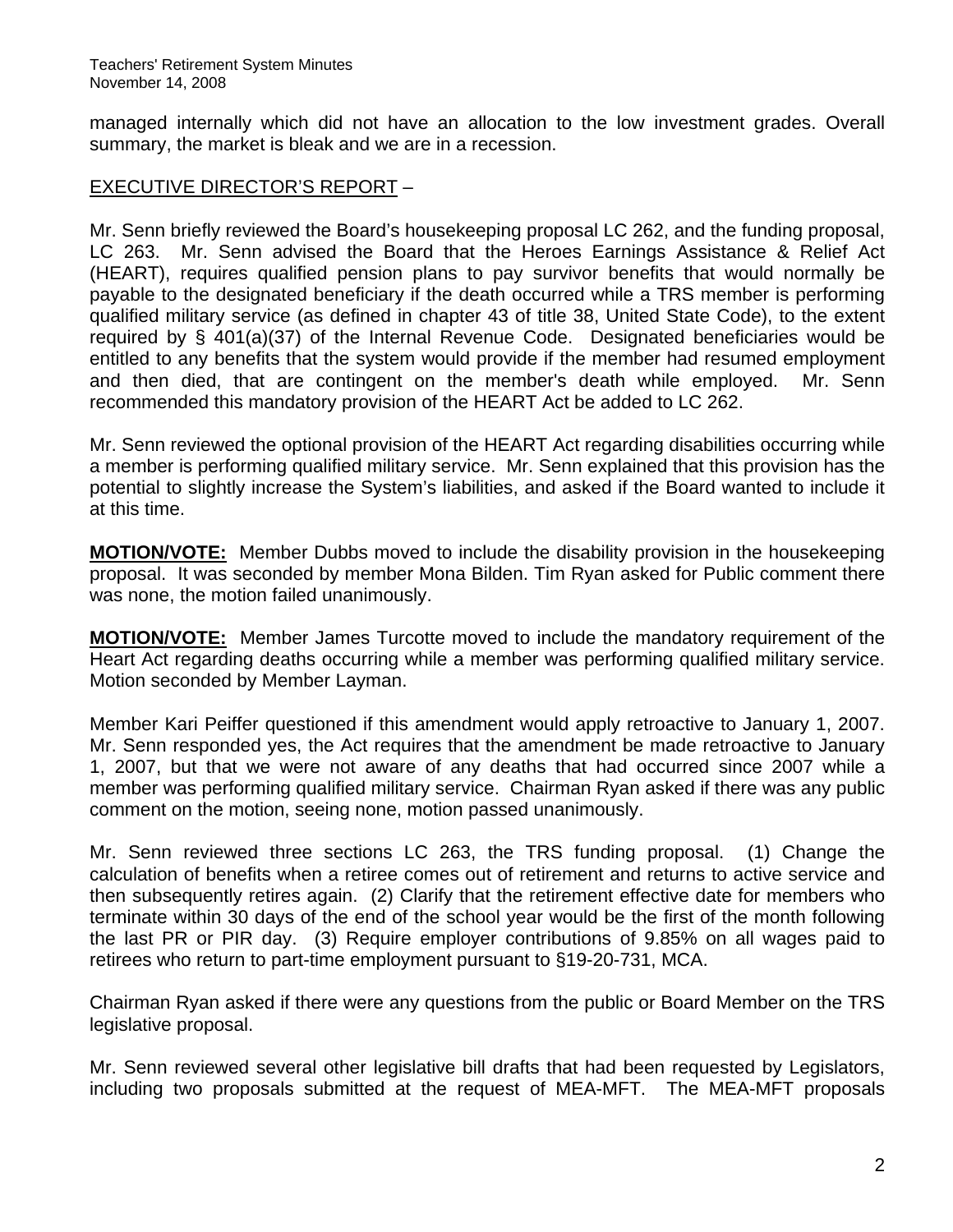Teachers' Retirement System Minutes November 14, 2008

included LC 107 which would increase the employer contribution rate paid to the University Optional Retirement Plan by 1%. This proposal will be funded with state general fund revenues and would cost approximately \$1.8 million per year. LC 108 is the proposal to increase the TRS multiplier from 1.667% to 2.0% for members retiring with 30 or more years of service and who are at least age 55. This proposal is known as the Professional Retirement Option (PRO), and is expected to cost in excess of \$20 million per year when the contribution rate increase is fully phased in.

Member Layman asked how much the PRO would increase unfunded liabilities, and if the 1.0% increase in the Optional Retirement Plan contribution will impact TRS. Member Mona Bilden asked if the proposals included the required funding? Mr. Senn responded that both proposals included the required funding and that when the Actuary completed his study of the PRO proposal his report would include the estimated increase in the unfunded liabilities.

Member Dubbs stated that he believed the 25 year and out issue was a huge hole that needed to be filled in our system, and that it needs to be addressed either through the PRO or in some other form. As Montana salaries lag near the bottom, neighboring states like Washington and Wyoming salaries are at the top. The PRO would encourage members to work longer before they retire from Montana and then go to another system and live. If we don't find a way to cover the hole soon, our liabilities are going to be much bigger to address later.

PUBLIC COMMENT Mark Ferro, MEA-MFT responded that knowing what the current 25 year provision has done to the TRS, this bill is in our estimation the best way to address the 25 year and out issues. It is with more of a carrot than a stick. We know that there is money involved, this is a perennial bill for us, and we would appreciate any partnership that you might provide us on behalf of this bill.

Bob Vogel with the Montana School Boards Association: The School Boards Association supports the PRO, they see this proposal as part of the solution to their current recruitment and retention problems and to the questions raised about the TRS 25 year and out provision. Mr. Vogel thanked the Board for allowing Mr. Senn to be at the table with them for the last number of months, last couple of years in fact, trying to get our hands around these issues.

Darrel Rud- School Administrators of Montana: The School Administrations also support the PRO proposal. Mr. Rud explained that he is a retired school administrator, and now works in the non-profit sector. He also thanked the Board and staff for their continued work in this area.

ANNUAL PER DIEM ELECTION:Mr. Senn discussed the forms that the Board members have to file regarding their election to receive the \$50.00 pre-diem, if they are on a paid leave from the district.

ACTUARIAL REQUEST FOR PROPOSAL (RFP) Mr. Senn reviewed the process of issuing a state RFP and asked if any Board Members wanted to volunteer to serve on the evaluation committee. Chairman Ryan said he would serve on the Committee. Member Dubbs said that he may also be able to help.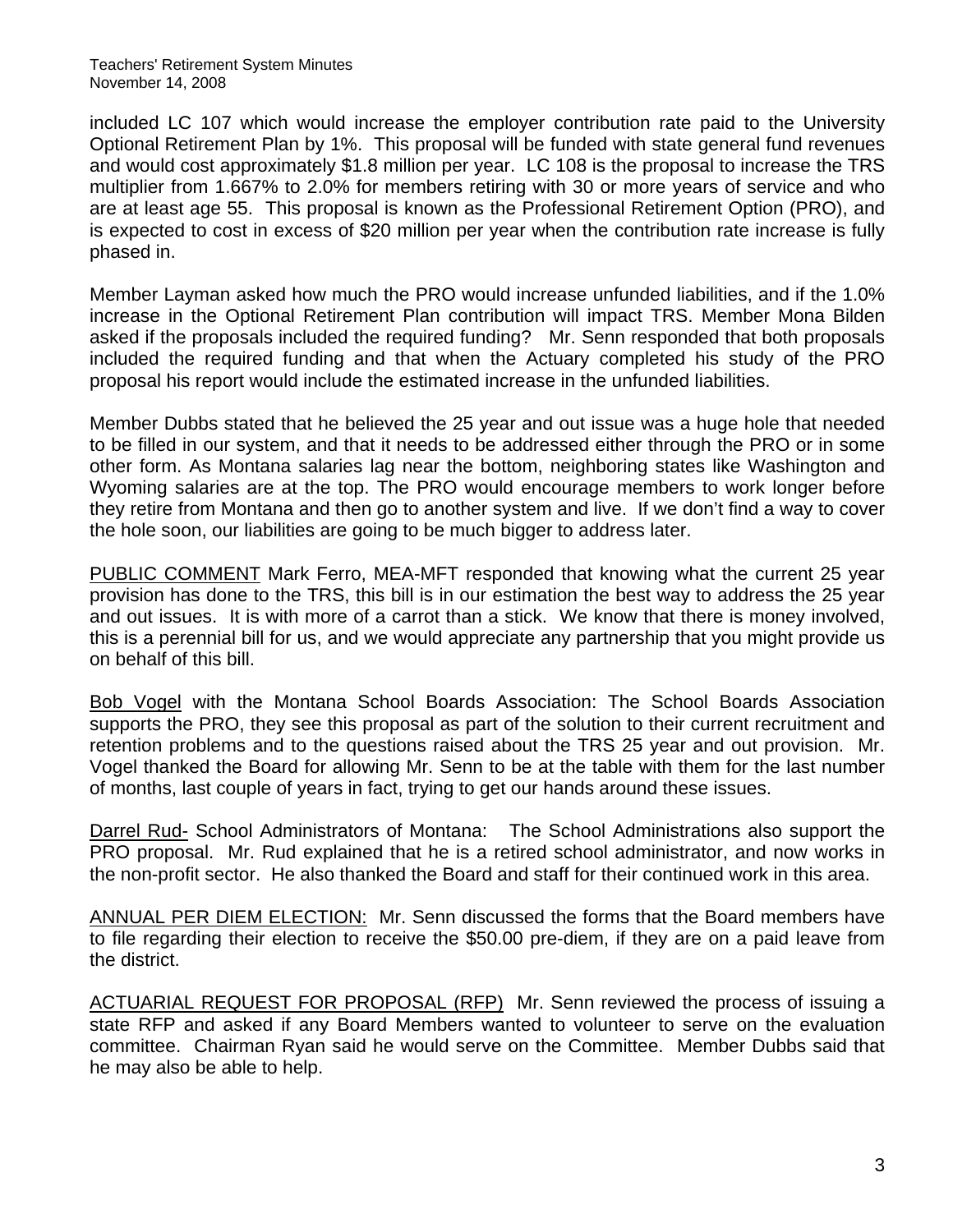EXECUTIVE SUMMARY**-** Mr. Senn reported that the Legislative Auditor's Office was in the final stages of completing their audit of the TRS financial statements and are expected to issue two recommendations. First, the Board seek actuary funding, and second that the Board adopt an internal control policy.

Mr. Senn advised the Board that Mr. Vogel from SBA asked if the TRS could identify the math and science teachers that will be eligible for retirement in the next few years. Mr. Senn suggested the Board use data collected by OPI though the Annual Data Collection reports to provide this information for all occupations; not just the math and science. Seeing no objections or concerns from the Board, the Chairman stated that it was the consensus of the Board that staff should work with SBA to produce the reports as discussed.

## OTHER BUSINESS:

NEXT MEETING DATES: Mr. Senn asked if the Board wanted to consider alternative dates for the meetings in May and September since these dates seem to run into the most conflicts with school activities.

**MOTION/VOTE:** Member Layman moved that the 2009 meeting dates be February 20, May 8, September 11, and November 13. It was seconded by Member Peiffer. Chairman Ryan asked for any further discussion or any public comment. Seeing none, the motion passed unanimously.

OUT OF STATE TRAVEL: Mr. Senn presented out-of-state travel requests for Mr. Senn to attend the NCTR Legislative Committee January 22-28, in Washington D.C., and for Mrs. Rau to attend the Governmental Financial Officers Association meeting June 27 through July 2, 2009, in Seattle, Washington.

**MOTION/VOTE:** Member Scott Dubbs moved to approve Out of State Travel for Mr Senn and Mrs. Rau. Motion seconded by Member Bilden. Chairman Ryan asked for any further discussion or any public comment. Seeing none, the motion passed unanimously.

PERSONNEL COMMITTEE REPORT: Board Members Dubbs, Layman, and Turcotte met with Jim Kerins to complete Mr. Senn's performance evaluation. Mr. Dubbs reported that the Committee gave Mr. Senn mostly outstanding ratings, as our Executive Director he is doing a great job in every aspect. He also thanked Mr. Kerins for assisting with the evaluation process.

**MOTION/VOTE:** Member Kari Peiffer moved to accept the committee's report on the evaluation of the Executive Director. It was seconded by Member Mona Bilden, the motion passed unanimously.

DISCRETIONARY PAY ADJUSTMENT**:** Mr. Senn explained that HB13 from the 2007 Session authorized agencies to make discretionary pay adjustments in each year of the biennium based upon, but not limited to, market progression, job performance, or employee competency. In September 2007 the Board approved using the 0.06% increase in 2009 to bring staff below market up to their target market ratio. The motion made by the Board in 2007 was based upon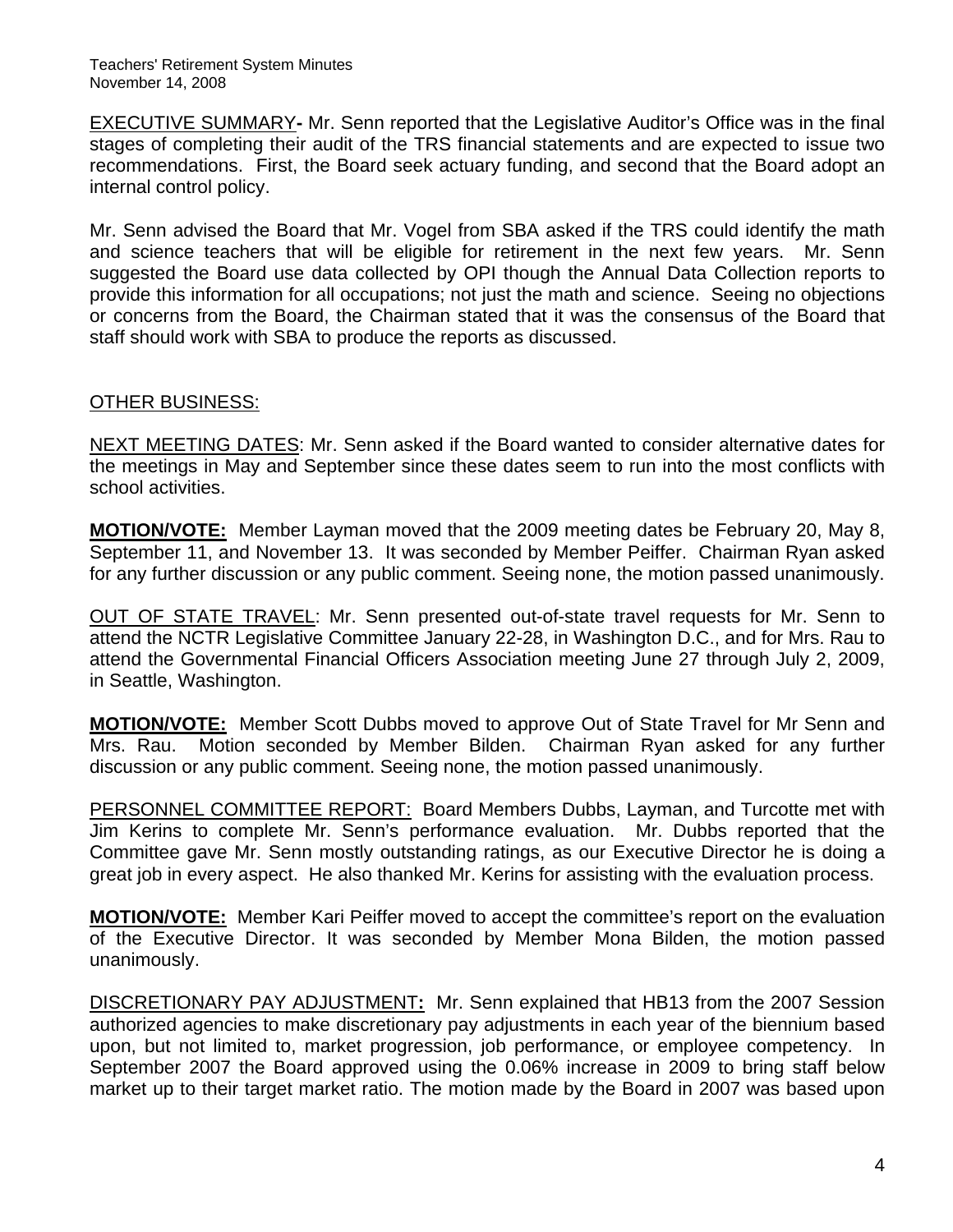the 2006 salary survey market salaries adopted by the Board. The Department of Administration has advised that HB 13 limited market salaries to those approved by the Department. Because the Department's market salaries are not based on a survey of public pension plans and they are using older data, their market salaries are lower than those approved by the Board. Therefore, staff recommended that the Board follow the lead of the Director of the Department of Administration, and "based on the current state of our economy and the rising costs of so many day-to-day essentials" that all staff salaries be increased by 0.6%.

**MOTION/VOTE:** Member Mona Bilden moved to adopt staff's recommendation. It was seconded by Member Kari Peiffer, the motion passed unanimously.

FINANCIAL STATEMENTS: Mr. Dan Gaughan presented the financial statements, budget, and delinquent agency reports for the Teachers' Retirement System and answered questions.

OFFICE OF PUBLIC INSTRUCTION (OPI): Madalyn Quinlan Chief of Staff at the Office of Public Instruction (OPI) and Tom Antonick Human Resource Manager for OPI were present to address the assignments of OPI positions to PERS and TRS. Ms. Quinlan explained that OPI has a request to the Board to support changing or assigning that all OPI positions to PERS. Ms Quinlan referenced a letter sent to Mr. Senn, regarding an issue that there is a perception that a person can come to OPI and they can choose a retirement system, and that is not true. OPI has a policy where before we hire for that position, we determine whether it is going to be assigned to PERS or TRS. We have positions that we put under the PERS because they are not in a position that provides instructional services to students or evaluates teachers. Those positions that were currently in a TRS position we have left those positions in TRS, if a new hire is assigned to TRS they are reported to TRS.

Ms. Quinlan stated there are over 300 employees currently employed in OPI, 30 of these positions are being reported to TRS, and that OPI would like the support of the Board in seeking legislation to assign all OPI positions to PERS.

Mr. Senn responded that the Board would need to work with our actuary to estimate the cost of moving all positions to PERS and how this would impact funding benefits for those OPI members that remain in TRS or those receiving retirement benefits.

Member Layman asked if this change would result in TRS recruiting members for OPI, for example, if word gets around that one can retire in TRS and go to work for OPI. Member Peiffer responded that if we let one agency do it then we're opening the door for everyone else. Member Layman commented the Board needs to get more information on the positions affected to better understand the situation and that any change should not be funded by the TRS and must be actuarially funded.

**MOTION/VOTE:** Member Turcotte moved to not support the wholesale movement of OPI employees to PERS and that the Board work with OPI to more clearly define which positions are required to be covered under TRS. Motion was seconded by Member Layman. The Chairman called for public comment, seeing none, the motion passed unanimously.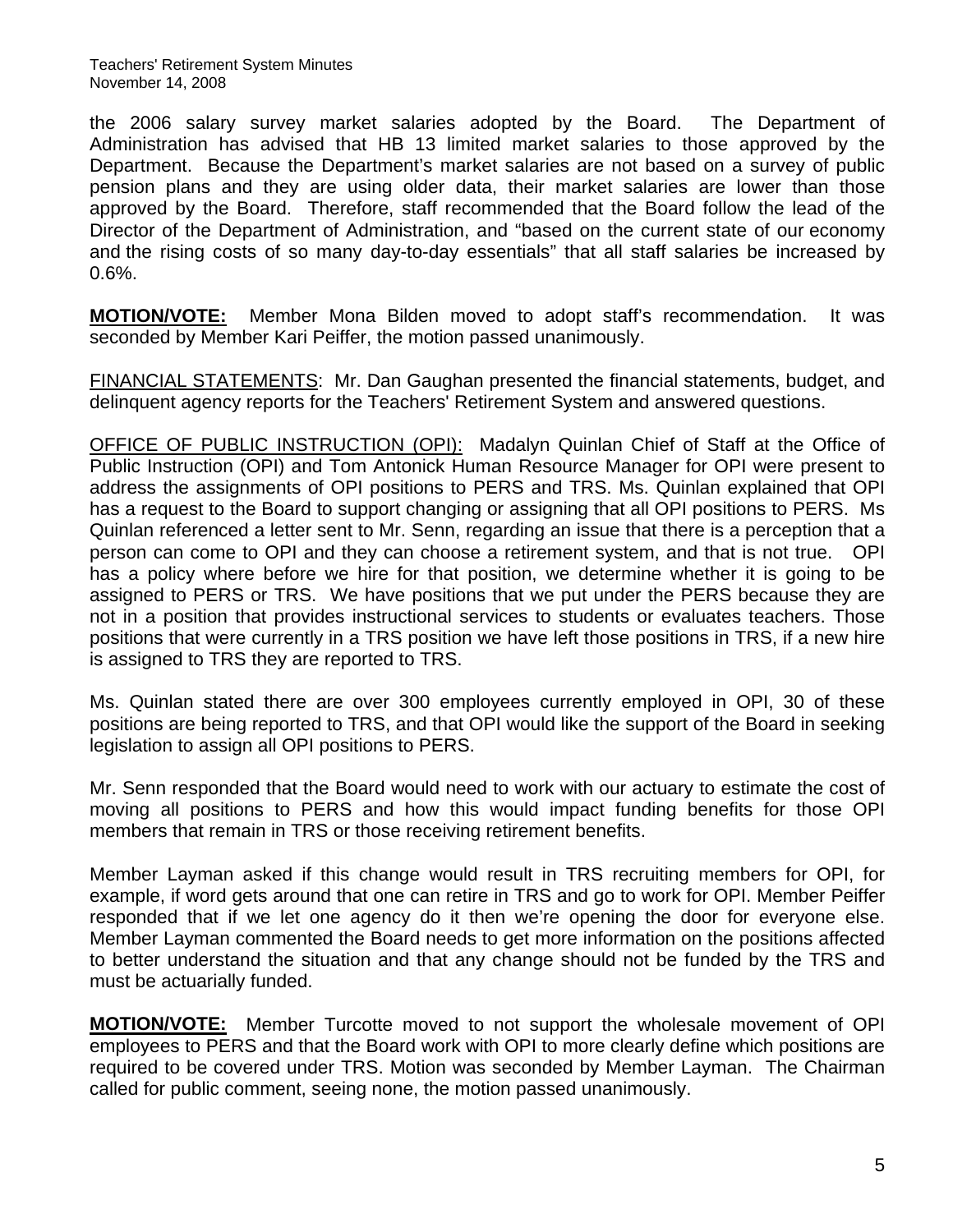UPDATE ON IT STATUS- Mr. Bill Hallinan reported that he has been exploring options to meet the future hardware and software needs of TRS. Mr. Hallinan gave the Board the example of how the TRS IT system went down for three days and that it took two days for the parts to come in. One option is to use the State's Destruction Service to host our operations. The cost for this service is \$60,000 per year; which is 3 times our normal cost. Chairman Ryan asked if the cost would come down if there were more users. Mr. Hallinan responded that it could, and that at that time it might be more cost effective for TRS to use the State services.

NCTR- Annual conference report: Mr. Senn and Member Layman reported on the 2008 NCTR conference held in Washington D.C.

### STRATEGIC PLANNING SESSION

Member Layman suggested that the Board meet for a special strategic planning session to discuss more in depth on the following issues:

- 1) Assigned positions to TRS and PERS
- 2) Legal issues
- 3) 25 year retirement issue
- 4) Plan design

Mr. Senn suggested that the board schedule the session as soon as possible and that they hire Jim Kerins to lead and assist with the planning session. Tentative meeting dates were set for December 14, & 15. 2008.

#### LEGAL COUNSEL REPORT:

#### CLOSED MEETING

Chairman Ryan directed the meeting be closed at 3:27:07 p.m. to discuss legal strategy which is protected by attorney-client privilege.

#### OPEN MEETING

Ms. Pizzini reported on several questions that had recently come up regarding membership eligibility and re-employment of retirees. The Chair directed that time be scheduled on the February 2009 agenda for further review of the circumstances surrounding the re-employment of the retired school principal by the Frontier School District.

#### APPLICATIONS FOR DISABILITY RETIREMENT

#### CLOSED MEETING

Chairman Ryan directed the meeting be closed at 3:27:33 p.m. to review disability applications since the individual's right to privacy of information pertaining to benefits clearly exceeds the merits of public disclosure.

## OPEN MEETING